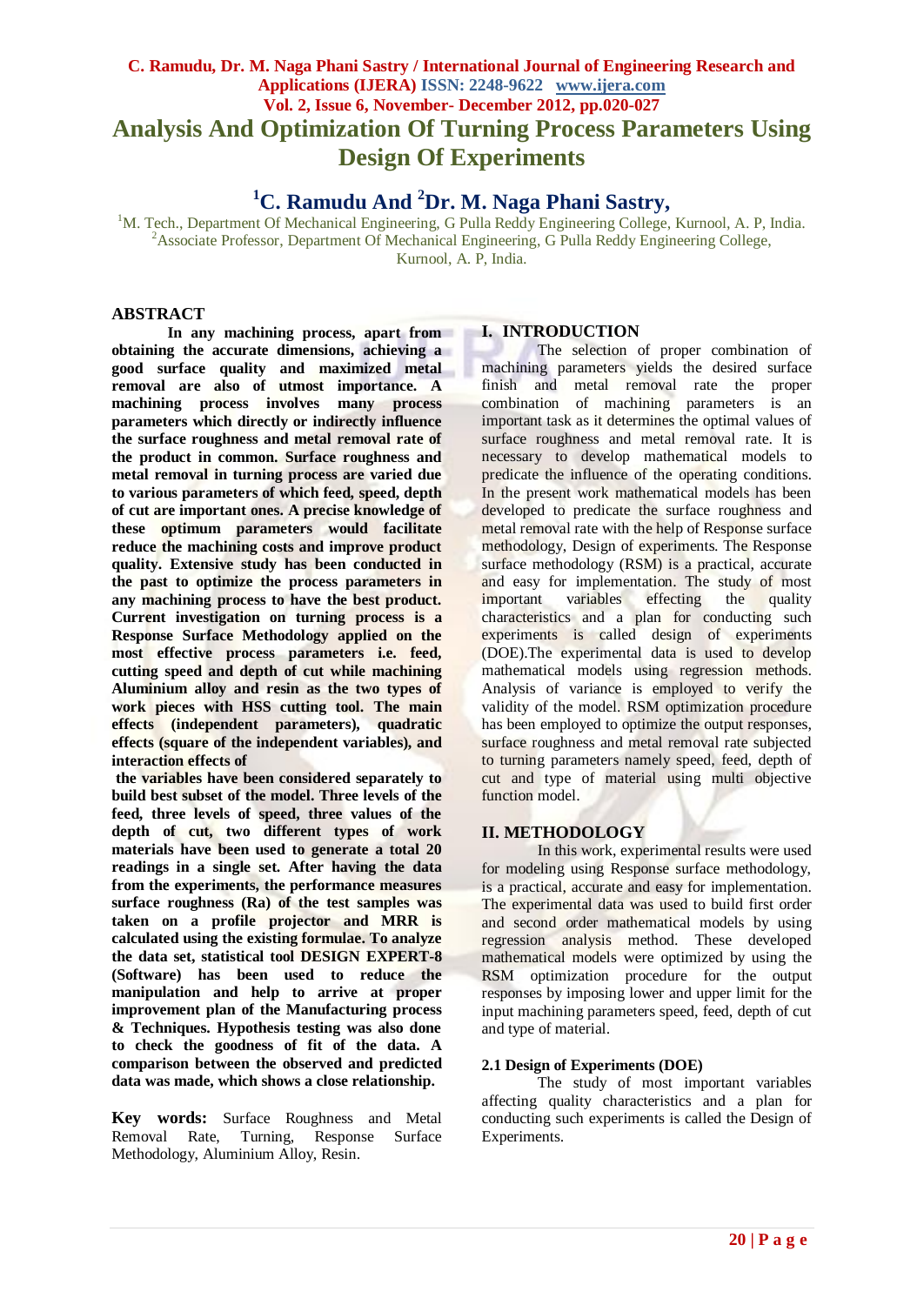# **2.2 Response Surface Methodology (RSM)**

Response Surface Methodology is combination of mathematical and statistical technique [30-31], used develop the mathematical model for analysis and optimization. By conducting experiment trails and applying the regression analysis, the output responses can be expressed in terms of input machining parameters namely table speed, depth of cut and wheel speed. The major steps in Response Surface Methodology are:

1. Identification of predominate factors which influences the surface roughness, Metal removal rate.

2. Developing the experimental design matrix, conducting the experiments as per the above design matrix.

3. Developing the mathematical model.

4. Determination of constant coefficients of the developed model.

5. Testing the significance of the coefficients.

6. Adequacy test for the developed model by using analysis of variance (ANNOVA).

7. Analyzing the effect of input machining parameters on output responses, surface roughness and metal removal rate.

#### **III. MATHEMATICAL FORMULATION**

The first order and second order Mathematical models were developed using multiple regression analysis for both the output responses namely surface roughness and metal removal rate. Multiple regression analysis is a statistical technique, practical, easy to use and accurate. The aim of developing the mathematical models is to relate the output responses with the input machining parameters and there by optimization of the machining process. By using these models, optimization problem can be solved by using Response Surface optimization procedure as multi objective function model. The mathematical models can be represented by

 $Y_i = f (v, f, d, m)$  ----------(1)

Where  $Y_i$  is the i<sup>th</sup> output grinding response( $R_a$  and MR), v, f, d, m are the speed, feed, depth of cut and material (Aluminium Alloy and Resin) respectively. Regression analysis can be represented as follows

 $Y1 = Y - e = b_0x_0 + b_1x_1 + b_2x_2 + b_3x_3 - \cdots$  (2) Where  $Y_1$  is first order output response, Y is the measured response,  $x_1$ ,  $x_2$ ,  $x_3$  are the input parameters. The second order polynomial of output response will be given as

 $Y_2 = Y - e = b_0x_0 + b_1x_1 + b_2x_2 + b_3x_3 + b_1x_1x_2 + b_1x_1x_3 +$  $b_{23}x_2x_3+b_{11}x_{12}+b_{22}x_{22}+b_{33}x_{32}$  --------- (3)

Where Y2 is second order output response Y is the measured response,  $b_0$ ,  $b_1$ , ----- are estimated by the method of lest squares. The validity of this mathematical model will be tested using F- test, ptest test before going for optimization.

#### IV. **EXPERIMENTAL DETAILS**

A set of experiments were conducted on Lathe machine to determine effect of machining parameters namely table speed (rpm),feed (mm/rev),depth of cut (mm) and material (Al alloy and Resin) on output responses namely surface roughness and metal removal rate. The machining conditions were listed below. Three levels for first three factors and two for the fourth, taken as categoric are used to give the design matrix by using Response Surface Methodology (RSM) and relevant ranges of parameters as shown in Table 1.cutting tool used for the present work is the High Speed Steel. The selected design matrix with 24 runs to conduct the experiments is shown in the Table 2 along with the output responses, MRR and surface roughness. MRR was calculated as the ratio of volume of material removed from the work piece to the machining time. The surface roughness,  $R_a$  was measured in perpendicular to the cutting direction using Profilometer. These results will be further used to analyze the effect of input machining parameters on output responses with the help of RSM and design expert software.

#### **Machining conditions:**

(a) Work piece material: EN 24 steel

(b) Chemical composition: Carbon 0.35-0.45/ Silicon 0.10-0.35/ Manganese 0.45-0.70/ Nickel 1.30-1.80 /Chromium 0.90-1.40/ Moly 0.20-0.35/ Sulphur 0.050 (max)/ Phosphorous 0.050(max) and balance Fe

(c) Work piece dimensions: 155mm x 38mm x 38mm

(d) Physical properties: Hardness-201BHN, Density-7.85 gm/cc, Tensile Strength-620 Mpa

(e) Grinding wheel: Aluminum oxide abrasives with vitrified bond wheel WA 60K5V

(f) Grinding wheel size: 250 mm ODX25 mm widthx76.2 mm

#### **V. DEVELOPMENT OF EMPIRICAL MODELS**

In the present study, Empirical models for the output responses, Surface roughness (Ra), Metal removal rate (MRR) in terms of input machining parameters in actual factors were developed by using the RSM [23-27]. The developed models are further used for optimization of the machining process. The regression coefficients of the developed model are determined from the regression analysis. The second order models were developed for output responses due to lower predictability of the first order model to the present problem. The following equations were obtained in terms of actual factors individually for aluminium alloy and resin.

### **Surface Roughness:**

#### **For aluminium alloy,**

 $\mathbf{R}_a = 35.32134822 - 0.011385648s - 0.019427137f -$ 41.93268705d + 4.67811 E-7sf-0.000254967s d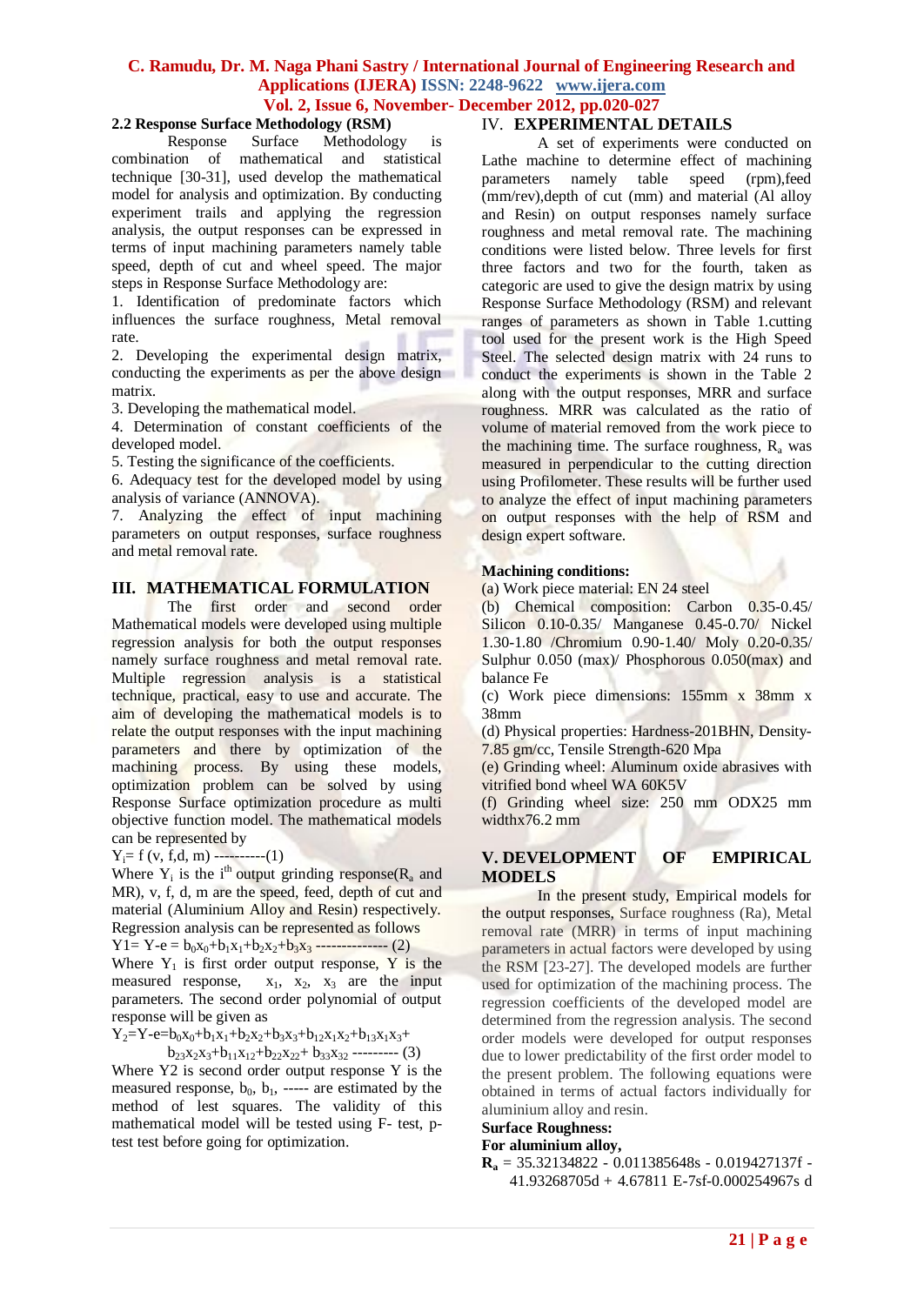+  $0.108362292fd$  +  $2.3633$  E- $06s^2$  - $0.000398249f^2 + 19.48317581d^2$ 

#### **For resin,**

**R<sup>a</sup>** = 33.08948639 - 0.011833057s - 0.018043056f - 38.56288148d + 4.67811 E-07sf - 0.000254967sd +0.10836229f d + 2.3633 E-06  $s^2$  - 0.000398249  $f^2$  +19.48317581 d<sup>2</sup>

**Metal Removal Rate**

#### **For aluminium alloy,**

| MRR | $=$               |  | $-1850.976709 + 0.594459933$ |                |   |
|-----|-------------------|--|------------------------------|----------------|---|
|     | s+7.533431572     |  | $f+2481.309721$ d-           |                |   |
|     | $0.000694198$ s   |  | f- 0.49934073                | $\overline{S}$ | d |
|     | $+8.93648226 f d$ |  |                              |                |   |
|     |                   |  |                              |                |   |

#### **For resin,**

**MRR** =-737.3687931+0.464291611 s-4.961102928 f+856.649045 d - 0.000694198 s f - 0.499340729 s d + 8.93648226 f d

Analysis of variance (ANNOVA) is employed to test the significance of the developed models. The multiple regression coefficients of the second order model for surface roughness and metal removal rate were found 0.9325 and 0.9781 respectively. The  $R^2$  values are very high, close to one, it indicates that the second order models were adequate to represent the machining process. The "Pred RSquared" of 0.8027 is in reasonable agreement with the "Adj R-Squared" of 0.8967 in case of surface roughness. The "Pred R-Squared" of 0.9498 is in reasonable agreement with the "Adj R-Squared" of 0.9666 in case of MRR. Similarly, The Model F-value of 26.09 for surface roughness and The Model F-value of 84.51 for metal removal rate implies the model is significant. The analysis of variance (ANOVA) of response surface quadratic model for surface roughness and metal removal rate were shown in Table 3 and Table 4 respectively. Adeq Precision" measures the signal to noise ratio. A ratio greater than 4 is desirable. S/N ratio of 18.415 &32.54 for surface roughness and MRR indicates an adequate signal. This model can be used to navigate the design space. The *P* value for both the models is lower than 0.05 (at 97% confidence level) indicates that the both the models were considered to be statistically significant. The Plot of Predicted versus actual response for surface roughness and MRR are shown in figure 1 and show that the models are adequate without any violation of independence or constant assumption.

#### **VI. INTERPRETATION OF DEVELOPED MODELS**

The detailed main effects and interaction effects for both the outputs are discussed in the following sections. It should be noted that if a particular parameter does not influence the output during the course of evaluation, it gets eliminated.

#### **5.1 Effect of process parameters on surface roughness (Ra)**

The effect of process parameters on output response, surface roughness is shown in figs 5 to 7. From Fig. 5, it is observed that increase in wheel speed tends to improve the finish. With carbide tools particularly, slow speed is not at all desirable since it means wastage of time and money and tools wear out faster. Fig. 6 shows the effect of table speed on roughness. As the table speed increases, finish gets poorest because the tool marks show on the work piece. The effect of depth of cut on surface roughness is shown in Fig. 7. It is noted from Fig. 7, that the increase in depth of cut makes the finish poor. Hence smaller values of table speed and depth of cut and larger value of wheel speed must be selected in order to achieve better surface roughness during the process.

#### **5.2 Effect of Process parameters on MRR**

The effect of process parameters on output response, surface roughness is shown in Figs 11 to 13. From Fig. 11, it is observed that increase in wheel speed tends to increase the MRR; where as the other two machining parameters are kept at its mid value. It is observed from the direct effects, depth of cut plays more vital role on MRR than other two parameters. Material removal rate in machining process is an important factor because of its vital effect on the industrial economy. Increasing the table speed, wheel speed and depth of cut leads to an increase in the amount of Material removal rate. But the most influential factors are table speed, and depth of cut. The highest value of MRR is obtained at the extreme range of the input parameters in all the interaction plots. Also the MRR increases gradually with the depth of cut.

#### **VII. OPTIMIZATION OF THE PROBLEM**

Optimization of machining parameters increases the utility for machining economics; a Response Surface Optimization is attempted using DESIGN EXPERT software for individual machining parameters in turning. Table 6 shows the RSM optimization results for the surface roughness and MRR parameters in turning. It also includes the results from confirmation experiments conducted with the optimum conditions individually in case of Aluminium alloy and resin. The desirability values for the two combinations show the conformity to the optimality (desirability should be nearer to 1).

#### **VIII. RESULTS**

The optimum results for the output responses namely surface roughness and Metal removal rate in terms of machining parameters namely speed, feed, depth of cut and material type on CNC lathe machine using DESIGN EXPERT software were determined and presented in Table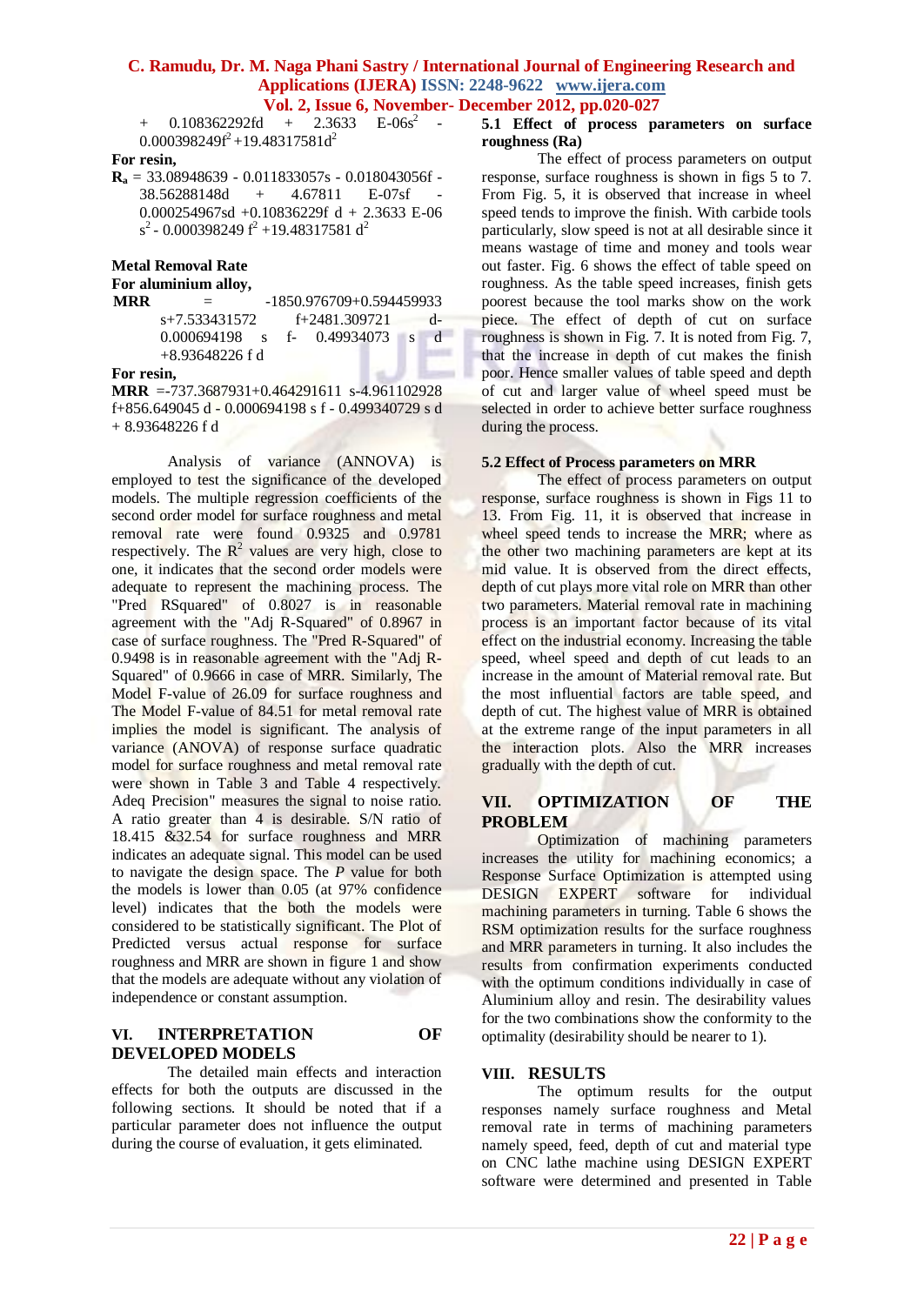6.The confirmation experiments were conducted and there is in good agreement between predicted and experimental values. It is found that the error in prediction of the optimum conditions is about 3 to8%. Thus the response optimization predicts the optimum conditions fairly well.

#### **IX. CONCLUSIONS**

In this study an experimental investigation performed to evaluate the surface roughness and MRR parameters of Aluminium alloy and resin in turning operation has been presented. A plan of experiments has been prepared in order to test the influence of cutting speed, feed rate, depth of cut and material type on the output parameters. The obtained data have been statistically processed using Response Surface Method. The empirical models of output parameters are established and tested through the analysis of variance to validate the adequacy of the models. It is found that the surface roughness and MRR parameters greatly depend on work piece materials. A response surface optimization is attempted using DESIGN EXPERT software for output responses in turning.

#### **REFERENCES**

#### **Journals**

- [1] M. Janardhan and A. Gopala Krishna, "Multi-Objective Optimization 0f Cutting Parameters for Surface Roughness and Metal Removal Rate in Surface Grinding Using Response Surface Methodology", International Journal of Advances in Engineering & Technology, March 2012. IJAET ISSN: 2231-1963.
- [2] Poornima And Sukumar, "Optimization of Machining Parameters in CNC Turning of Martensitic Stainless Steel Using RSM And GA", International Journal of Modern Engineering Research (IJMER), Vol.2, Issue.2, Mar.-Apr. 2012 Pp-539-542 Issn: 2249-6645, Www.Ijmer.Com .
- [3] Ramo´ n Quiza Sardin˜, Marcelino Rivas Santana, Eleno Alfonso Brindis, "Genetic

algorithm-based multi-objective optimization of cutting parameters in turning processes", Engineering Applications of Artificial Intelligence 19 (2006) 127–133, www.elsevier.com.

- [4] Atul Kumar, Dr. Sudhir Kumar, Dr. Rohit Garg, "Statistical Modeling Of Surface Roughness In Turning Process", International Journal of Engineering Science and Technology (IJEST), ISSN : 0975-5462 Vol. 3 No. 5 May 2011
- [5] Ashok kumar Sahoo and Bidyadhar Sahoo, "Surface roughness model and parametric optimization in finish turning using coated carbide insert: Response surface methodology and Taguchi approach", International Journal of Industrial Engineering Computations 2 (2011) 819– 830.
- [6] E. Daniel Kirby, "A Parameter Design Study in a Turning Operation Using the<br>Taguchi Method", the Technology Taguchi Method", *the Technology Interface/Fall 2006*

#### **Theses**

- [7] Smruti Ranjan Sahoo, "Prediction of machining parameters for optimum Surface Roughness in turning SS 304", B.Tech Thesis, National Institute of Technology, Department of Mechanical Engineering, Rourkela, 2010-2011.
- [8] T.G.Ansalam Raj, "Analysis And Optimization Of Machining Process Using Evolutionary Algorithms", Doctoral Thesis, Cochin University Of Science And Technology, Kochi, August 2011.

#### **Text Books**

- [9] Montegomery. D. C., 1991, Design and Analysis of experiments, Wiley, India.
- [10] Response Surface Methodology, Raymonds.H.Mayres & Douglas.E.Montgomery, Second Edition,John Whiely Publishers.

#### **TABLES**

#### **TABLE 1: Levels of independent control factors**

|              | S.No. Input factor   | symbol | Range of factors |      |  |
|--------------|----------------------|--------|------------------|------|--|
|              |                      |        | min              | max  |  |
|              | Speed (rpm)          |        | 2000             | 3000 |  |
|              | Feed (mm/rev)        |        | 30               | 100  |  |
| $\mathbf{z}$ | Depth of $cut(mm)$   |        | 0.6              |      |  |
|              | Material (categoric) | m      |                  |      |  |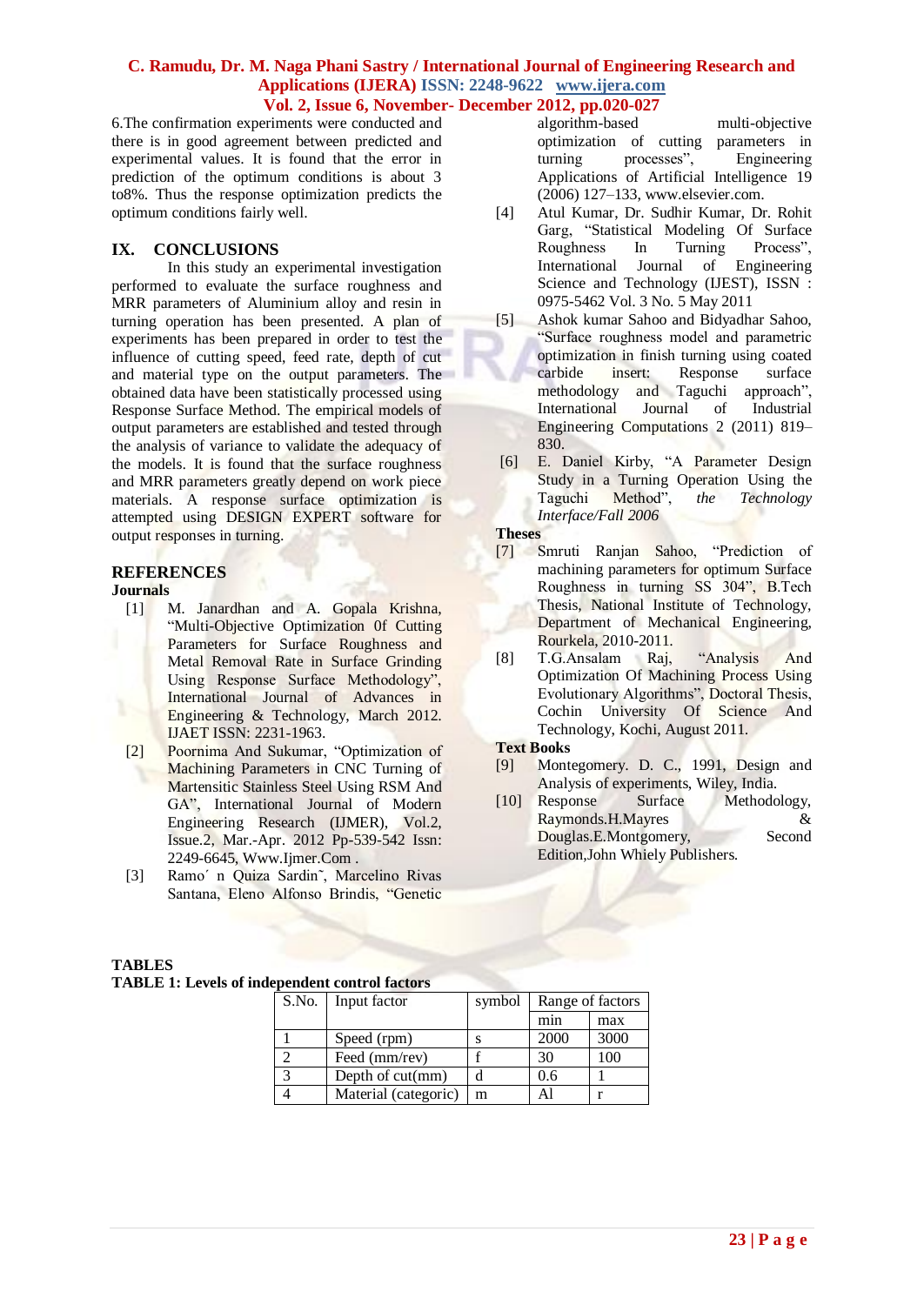| <b>TABLE 2: Experimental observations</b> |  |
|-------------------------------------------|--|
|-------------------------------------------|--|

|                | Speed | Feed   | Depth of cut | Material     | Surface roughness | Metal Removal Rate   |
|----------------|-------|--------|--------------|--------------|-------------------|----------------------|
| Run            | A:s   | B: f   | C:d          | D:m          | $R_{a}$           | <b>MRR</b>           |
|                | rpm   | Mm/rev | mm           |              | microns           | mm <sup>3</sup> /min |
| $\mathbf{1}$   | 2500  | 56     | $\mathbf{1}$ | al           | 1.54              | 1461.86685           |
| $\overline{2}$ | 2000  | 30     | $\mathbf{1}$ | $\mathbf{r}$ | 1.65              | 161.697621           |
| 3              | 3000  | 30     | 0.754        | $\mathbf{r}$ | 1.18              | 68.549388            |
| $\overline{4}$ | 2000  | 30     | 0.801218     | al           | 2.29              | 933.390204           |
| 5              | 2000  | 100    | 0.6          | al           | 3.99              | 1413.10541           |
| 6              | 2500  | 100    | 0.6          | al           | $\overline{4}$    | 1415.18061           |
| $\overline{7}$ | 3000  | 58     | 0.832706     | al           | $\overline{3}$    | 1542.06676           |
| $8\,$          | 3000  | 100    | 0.6          | r            | 3.23              | 120.27972            |
| 9              | 2000  | 100    | $\mathbf{1}$ | al           | 4.58              | 2447.08995           |
| 10             | 3000  | 59     | 0.6          | al           | 5.58              | 1166.52812           |
| 11             | 3000  | 30     | $\mathbf{1}$ | al           | $\overline{2}$    | 1406.98772           |
| 12             | 2500  | 65     | 0.8          | $\mathbf{r}$ | 3.57              | 146.046452           |
| 13             | 2500  | 100    | $\mathbf{1}$ | $\mathbf{r}$ | 3.51              | 251.230251           |
| 14             | 2000  | 100    | 0.846        | $\mathbf r$  | 3.02              | 106.902357           |
| 15             | 3000  | 100    | 0.6          | $\mathbf{r}$ | 3.3               | 128.292572           |
| 16             | 3000  | 100    | 0.805478     | al           | 3.36              | 1977.93538           |
| 17             | 3000  | 58     | 1            | $\mathbf{r}$ | 3.06              | 163.977437           |
| 18             | 2500  | 30     | 0.6          | al           | $\overline{4}$    | 739.018088           |
| 19             | 2500  | 30     | 0.932        | $\mathbf{r}$ | 1.28              | 83.6340723           |
| 20             | 3000  | 30     | $\mathbf{1}$ | al           | 1.65              | 1388.62509           |
| 21             | 2000  | 30     | $\mathbf{1}$ | $\bf r$      | 1.28              | 157.171717           |
| 22             | 2000  | 30     | 0.801218     | al           | 2.17              | 902.292769           |
| 23             | 2000  | 30     | 0.6          | $\bf r$      | 3.78              | 85.7484502           |
| 24             | 2500  | 74     | 0.638        | $\bf r$      | 2.06              | 142.347568           |

## **TABLE 3 ANOVA for Response Surface Quadratic Model of Ra**

| <b>Source</b>  | <b>Sum of Squares</b> | df       | <b>Mean Square</b> | <b>F</b> Value | $p$ -value Prob > F |
|----------------|-----------------------|----------|--------------------|----------------|---------------------|
| Model          | 26.35247              | 13       | 2.027113465        | 4.072587       | 0.0161 significant  |
| S              | 0.00343               |          | 0.00343414         | 0.006899       | 0.9354              |
| $\mathbf f$    | 5.193041              | 1        | 5.193041235        | 10.43311       | 0.0090              |
| d              | 3.743536              | 1        | 3.743536316        | 7.52097        | 0.0207              |
| M              | 1.694704              |          | 1.694704893        | 3.40475        | 0.0948              |
| sf             | 0.000667              | $\bf{l}$ | 0.000667092        | 0.001340       | 0.9715              |
| sd             | 0.005508              | 1        | 0.005508487        | 0.011066       | 0.9183              |
| sm             | 0.187601              | 1        | 0.187601179        | 0.376901       | 0.5530              |
| fd             | 5.774464              |          | 5.774464545        | 11.60123       | 0.0067              |
| fm             | 0.009111              | 1        | 0.009111988        | 0.018306       | 0.8951              |
| dm             | 1.565137              | 1        | 1.565137016        | 3.144450       | 0.1066              |
| $s^2$          | 1.433995              | 1        | 1.433995833        | 2.880980       | 0.1205              |
| $\mathrm{f}^2$ | 0.781212              | 1        | 0.781212606        | 1.569501       | 0.2388              |
| $d^2$          | 2.594529              | 1        | 2.594529007        | 5.212558       | 0.0455              |
| Residual       | 4.977458              | 10       | 0.497745828        |                |                     |

ś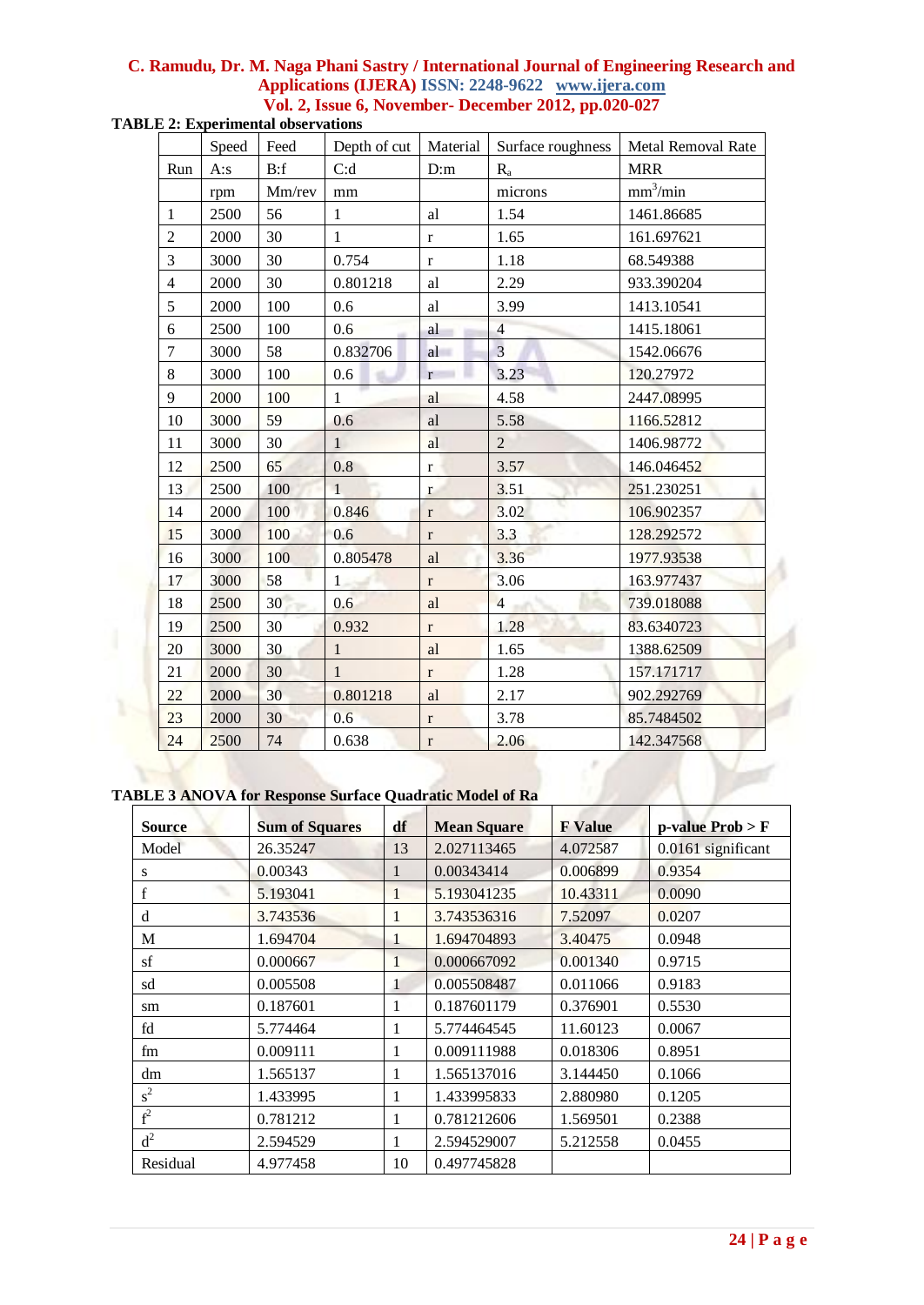|             |          |    |             | .        |                      |
|-------------|----------|----|-------------|----------|----------------------|
| Lack of Fit | 4.838108 |    | 0.806351381 | 23.14607 | $0.0045$ significant |
| Pure Error  | 0.13935  |    | 0.0348375   |          |                      |
| Cor Total   | 31.32993 | 23 |             |          |                      |

**TABLE 4** ANOVA for Response Surface Quadratic Model of MRR

| <b>Source</b>     | <b>Sum of Squares</b> | df             | <b>Mean Square</b> | <b>F</b> Value | $p$ -value $Prob > F$  |
|-------------------|-----------------------|----------------|--------------------|----------------|------------------------|
| Model             | 11930552.07           | 10             | 1193055.207        | 145.45352      | $< 0.0001$ significant |
| S                 | 24703.16835           | 1              | 24703.16835        | 3.0117322      | 0.1063                 |
| $\mathbf f$       | 783857.4457           | 1              | 783857.4457        | 95.565423      | < 0.0001               |
| d                 | 528267.101            | 1              | 528267.101         | 64.404655      | < 0.0001               |
| m                 | 9457633.216           | 1              | 9457633.216        | 1153.0447      | < 0.0001               |
| sf                | 1479.166472           |                | 1479.166472        | 0.1803353      | 0.6780                 |
| sd                | 21309.6792            | 1              | 21309.6792         | 2.5980087      | 0.1310                 |
| sm                | 16016.68949           | 1              | 16016.68949        | 1.9527041      | 0.1857                 |
| fd                | 42662.68995           | 1              | 42662.68995        | 5.2013003      | 0.0401                 |
| fm                | 750567.0703           | 1              | 750567.0703        | 91.506765      | < 0.0001               |
| dm                | 380561.5434           | 1              | 380561.5434        | 46.396861      | < 0.0001               |
| Residual          | 106630.0598           | 13             | 8202.312289        |                |                        |
| Lack of Fit       | 105935.5966           | 9              | 11770.62184        | 67.796954      | 0.0005 significant     |
| <b>Pure Error</b> | 694.4631606           | $\overline{4}$ | 173.6157902        |                |                        |
| Cor Total         | 12037182.13           | 23             |                    |                |                        |

**TABLE 5: RSM optimization for output responses**

xv

| - 33    |       | d    | m  | $\mathbf{R}_{\bullet}$ | $R_a$ exp | <b>MRR</b> |         | <b>MRR</b> exp Desirability |
|---------|-------|------|----|------------------------|-----------|------------|---------|-----------------------------|
| 2524.97 | 34.47 | 1.00 | al |                        |           | 1377.83    | 1371.56 | 0.74                        |
| 3000    | 30    | 0.7  |    | 2.295                  | 2.35      | 182.899    | 180.10  |                             |



**Figure1: Comparison of Predicted and actual values for Ra and MRR**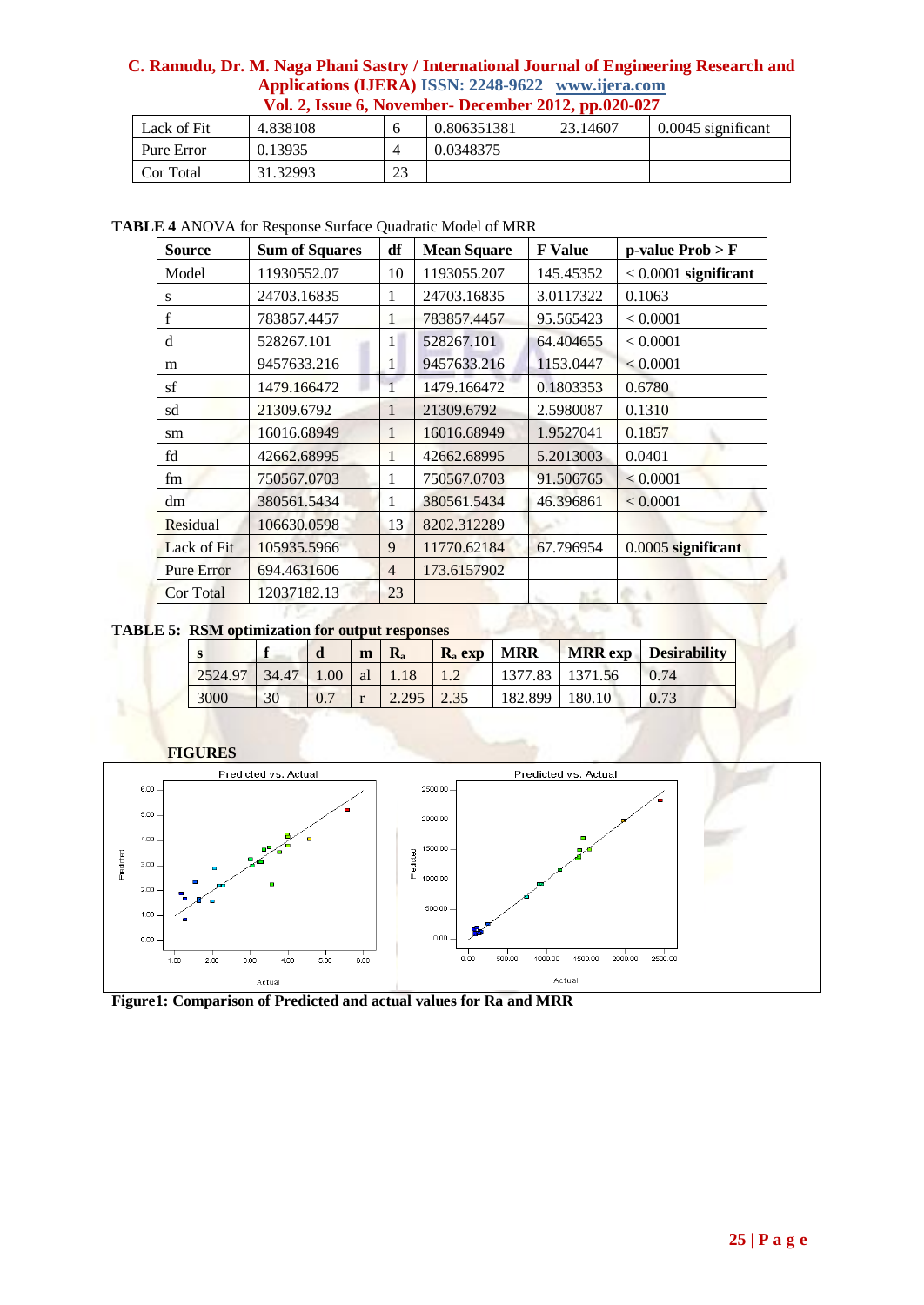

**ALC** 





**Figure 3: Main Effects Plot for Surface Roughness**